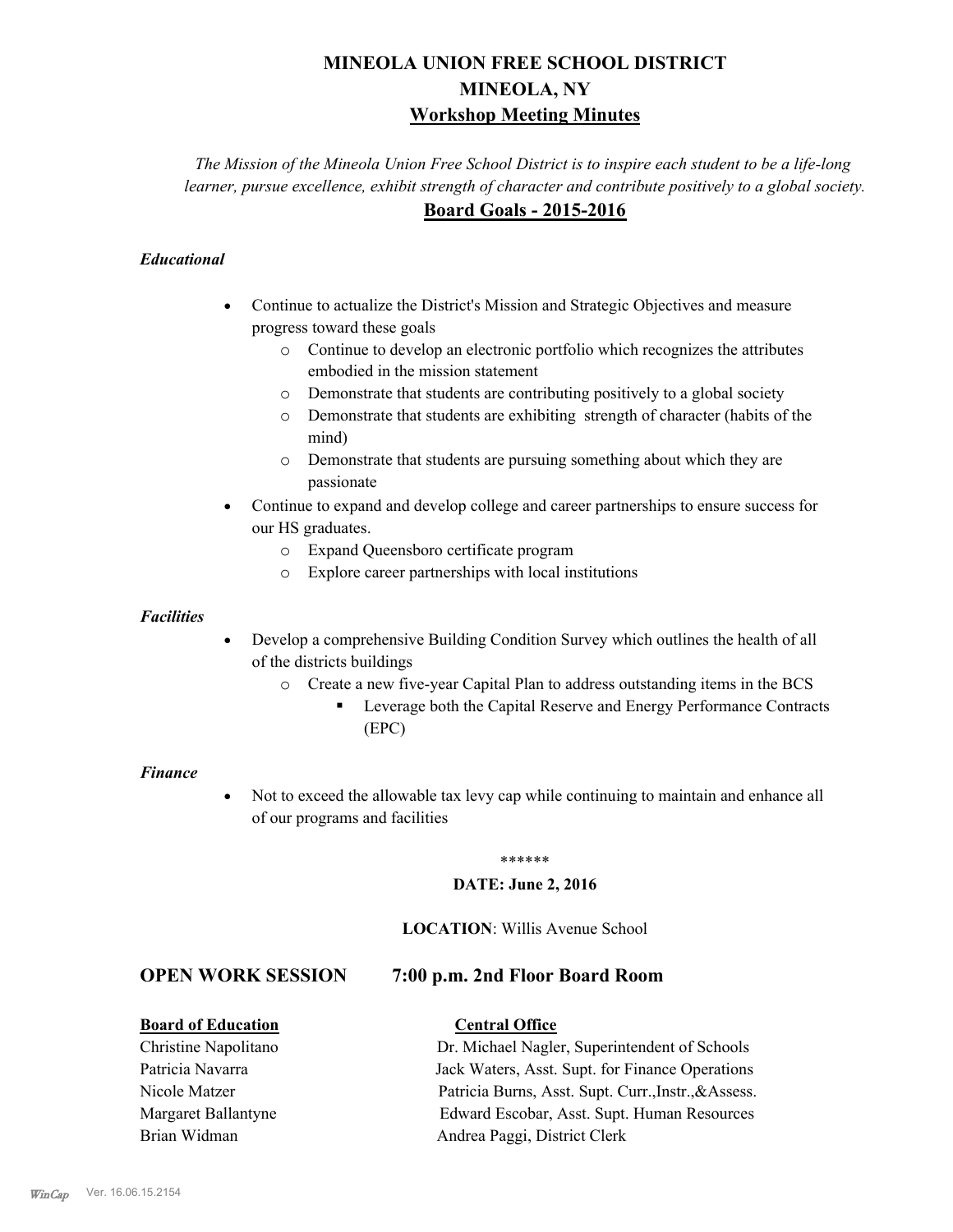# **A. Call to Order - 7:00 pm**

- **B. Pledge of Allegiance**
- **C. Reading of Mission- Patricia Navarra**
- **D. Moment of Silent Meditation**

#### **E. Dais & Visitor Introductions**

#### **F. High School Student Organization Report**

There was no Student Organization report this evening.

Christine Napolitano stated that the order of the meeting would be changed this evening. The Board reports will be moved to the end of the meeting. We will start with a guest speaker and then we will move into New Business followed by the tenure presentations.

The Superintendent introduced representatives from FIRST Lego League who requested to speak at this meeting. It was explained that FIRST stands for "For Inspiration and Recognition of Science and Technology". This is part of the School -Business Partnerships of Long Island which is a volunteer organization. Mineola has hosted the FIRST Lego League for the past two years and they stated that everyone involved has always been very welcoming. They have visited many school districts and feel that Dr. Nagler is always very supportive of their work. They thanked Dr. Nagler for his support. They presented the District with a plaque of thanks and thanked the Board for all of their support.

The Superintendent commends the work that they are doing and expressed that Mineola loves this program. Dr. Nagler also stated that there is a charity golf outing on June 27th to support this organization for those who are interested. They will also be conducting an information session at the Plainview library on July 21st. Christine Napolitano expressed her thanks to the group for all that they do.

#### **G. BOE Reports**

#### **a. Comments from Board Trustees**

Brian Widman thanked everyone who came out to vote and for passing the budget. He congratulated Cheryl Lampasona and added that he looks forward to working with her on the Board. Mr. Widman was amazed with the students work at the STEAM Night. He sends his congratulations to the National Honor Society inductees. Mr. Widman attended the Student Service Center Awards Breakfast and was very impressed with the amount of service completed by the students.

Margaret Ballantyne stated that this is a very busy time of year and so many events are taking place. She thanked the community for coming out to vote and passing the budget. Dr. Ballantyne stated that the production of the Wizard of Oz was incredible. She expressed her thanks again for the donation of the Mustang which now stands in front of the High School. The Mustang has made its way into many recent photos since its arrival. Dr. Ballantyne enjoyed STEAM day at Hampton and particularly the blueprint activity. Although, Dr. Ballantyne has been unable to attend all of the concerts in person, she has been able to enjoy them via live stream. Dr. Ballantyne enjoyed the multimedia project- "My grandmother as a strong woman". She was amazed at the work of the students displayed at the STEAM Night. Dr. Ballantyne stated that it is impressive how the students present themselves. She stated that we are very lucky to have great teachers.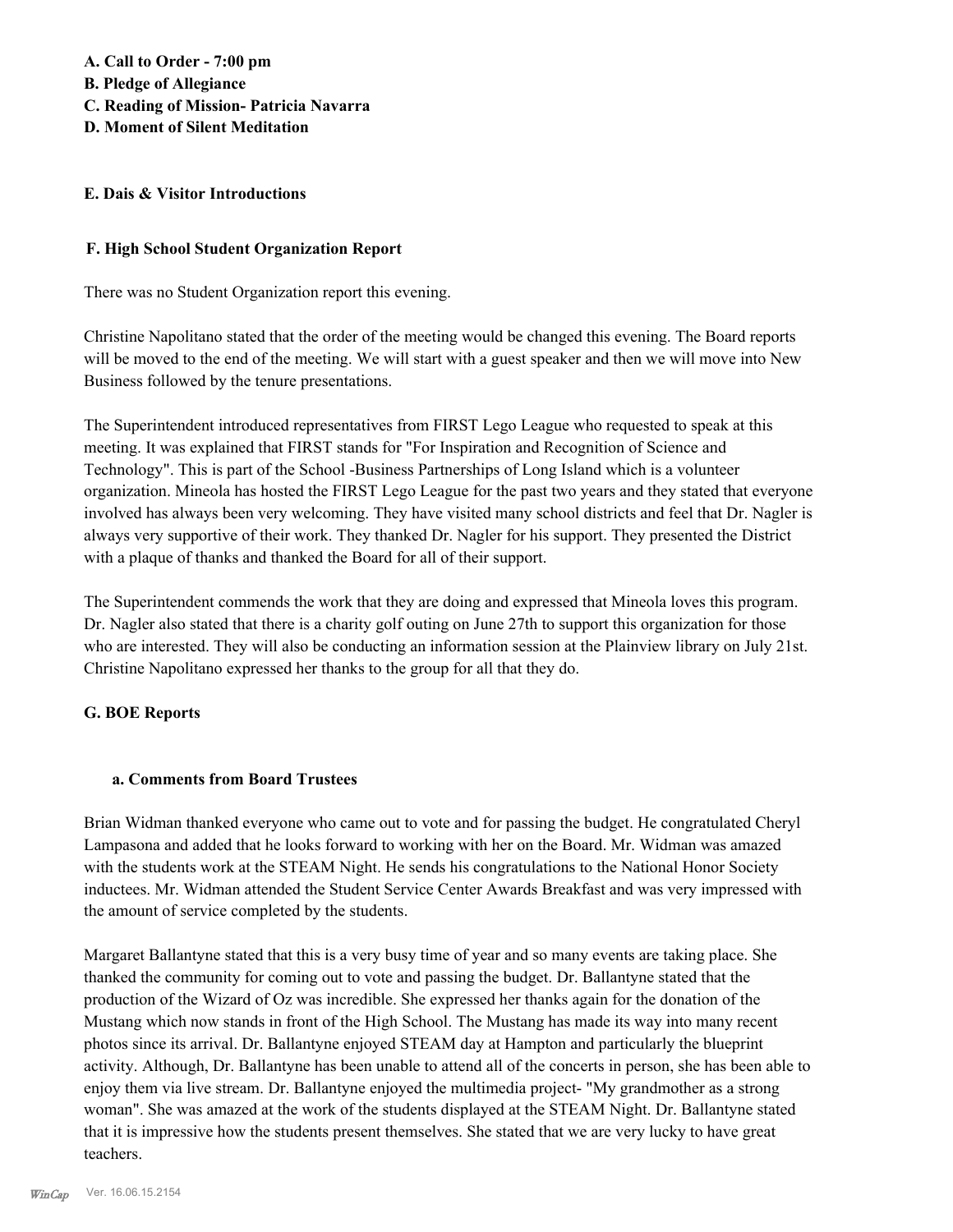Nicole Matzer thanked the communtiy for passing the budget. She sent her congratulations to all of the students inducted into the National Honor Society, the National Science Honor Society and Tri-M. She enjoyed the High School Art Show and STEAM Night. The Wizard of Oz was fabulous. Ms. Matzer wished students good luck on the regents. She reminded everyone that there are 16 more days left in the school year.

Patricia Navarra stated that the Wizard of Oz was wonderful and her husband gave the students a standing ovation. Ms. Navarra expressed how important it is for all students to have the opportunity participate in these productions.

#### **b. Comments from Board President**

Christine Napolitano expressed her thanks to the community for coming out to vote and for passing the budget. She congratulated Cheryl Lampasona for being elected to the Board. Ms. Napolitano attended STEAM Night and stated that she finds it very gratifying to see how far the District has come. She related a story about a 4th grade student who explained to her that he would like to study physics in college. He was also able to express what physics is and why he is interested in pursuing it. Ms. Napolitano stated that it is amazing to see all that is going on in the schools. She is very impressed with students and staff.

#### **c. Comments from Superintendent**

Dr. Nagler gave an update on Connect to College with Queensboro. The students will have a dual enrollment and will receive college and high school credit. He explained that at graduation, students completing this program will receive 32 college credits to be used at any CUNY and a certificate. He also briefly talked about costs. Ms. Navarra stated that this program will truly benefit many students. Dr. Nagler stated that this is the response to the report that many students were not graduating from Nassau Community College. He added that we are currently in talks with CORE about the possibility of hiring students who do not plan to continue in college. The Superintendent stated that at a recent meeting B.A. Schoen was here to present awards to Board members had gone above and beyond with their training as Board Member. Tonight, he is presenting three more awards: Brian Widman- Board Excellence Award and Patricia Navarra and Christine Napolitano-Mastery Award. Dr. Nagler stated Ms. Napolitano had recently received an email from the Belgium Vice Mayor and he followed up. Dr. Nagler met with the Vice Mayor and they discussed the European and the American education systems. He stated that he learned a great deal during this meeting. The Superintendent reported that this has been a very busy week with many enjoyable events including the National Honor Society induction and the Third grade Concert. Dr. Nagler stated that there have been many visits to Mineola by other school districts: 25 visits from schools in Nassau, Suffolk and Upstate as well as 5 International visits. On Wednesday, Dr. Nagler, Dr. Smith and Mr. Puccio attended a press conference at Winthrop. A few students from the High School were invited to speak about underage drinking and drunk driving. The students did a great job. He added that five local cab companies have pledged to give students free rides home from the prom if needed. Dr. Nagler stated that he attended the Art Show at the High School and the students' work was very impressive. Tomorrow, Dr. Nagler will attend the Nassau County Valedictorian/ Salutatorian Breakfast which he always enjoys.

#### **H. Old Business**

There was no old business this evening.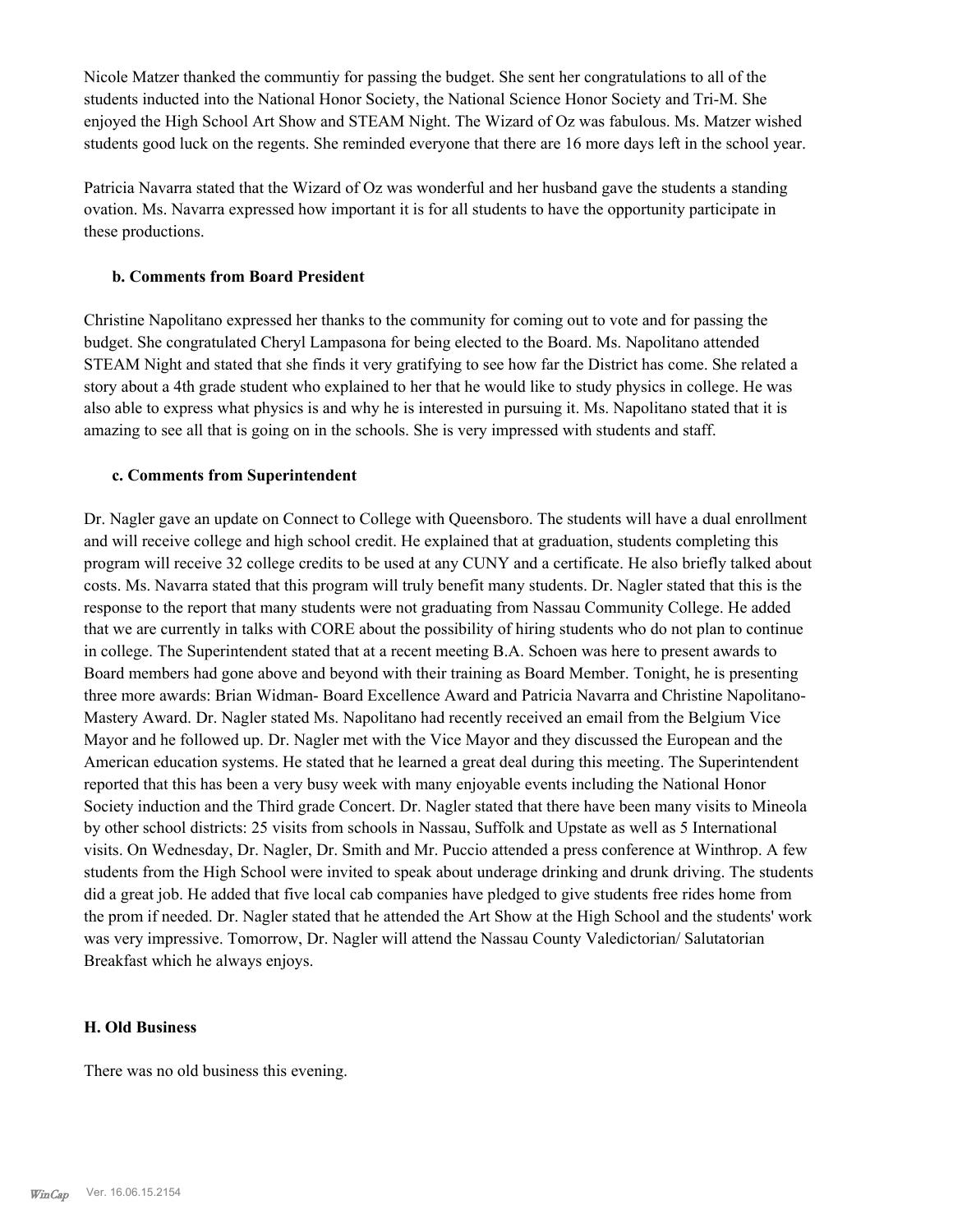#### **Tax Anticipation Note**

## **TAX ANTICIPATION NOTE RESOLUTION OF MINEOLA UNION FREE SCHOOL DISTRICT, NEW YORK, ADOPTED JUNE 2, 2016, AUTHORIZING THE ISSUANCE OF NOT TO EXCEED \$15,000,000 TAX ANTICIPATION NOTES IN ANTICIPATION OF THE RECEIPT OF TAXES TO BE LEVIED FOR THE FISCAL YEAR ENDING JUNE 30, 2017:**

**RESOLUTION # 82- BE IT RESOLVED** THAT THE BOARD OF EDUCATION OF MINEOLA UNION FREE SCHOOL DISTRICT, IN THE COUNTY OF NASSAU, NEW YORK, AS FOLLOWS:

Section 1. Tax Anticipation Notes (herein called "Notes") of Mineola Union Free School District, in the County of Nassau, New York (herein called "District"), in the principal amount of not to exceed \$15,000,000, and any notes in renewal thereof, are hereby authorized to be issued pursuant to the provisions of Sections 24.00 and 39.00 of the Local Finance Law, constituting Chapter 33-a of the Consolidated Laws of the State of New York (herein called "Law").

Section 2. The following additional matters are hereby determined and declared:

(a) The Notes shall be issued in anticipation of the collection of real estate taxes to be levied for school purposes for the fiscal year commencing July 1, 2016 and ending June 30, 2017, and the proceeds of the Notes shall be used only for the purposes for which said taxes are levied.

(b) The Notes shall mature within the period of one year from the date of their issuance.

(c) The Notes are not issued in renewal of other notes.

(d) The total amount of such taxes remains uncollected at the date of adoption of this

resolution.

Section 3. The Notes hereby authorized shall contain the recital of validity prescribed by Section 52.00 of the Law and shall be general obligations of the District, and the faith and credit of the District are hereby pledged to the punctual payment of the principal of and interest on the Notes and unless the Notes are otherwise paid or payment provided for, an amount sufficient for such payment shall be inserted in the budget of the District and a tax sufficient to provide for the payment thereof shall be levied and collected.

Section 4. Subject to the provisions of this resolution and the Law, and pursuant to Sections 50.00, 56.00, 60.00 and 61.00 of the Law, the power to sell and issue the Notes authorized pursuant hereto, or any renewals thereof, and to determine the terms, form and contents, including the manner of execution, of such Notes, and to execute arbitrage certifications relative thereto, is hereby delegated to the President of the Board of Education, the chief fiscal officer of the District.

Section 5. The Notes shall be executed in the name of the District by the manual signature of the President of the Board of Education, the Vice President of the Board of Education, the District Treasurer, the District Clerk, or such other officer of the District as shall be designated by the chief fiscal officer of the District, and shall have the corporate seal of the District impressed or imprinted thereon which corporate seal may be attested by the manual signature of the District Clerk.

Section 6. This resolution shall take effect immediately.

**Motion:** Nicole Matzer **Second:** Patricia Navarra

Discussion: The Superintendent explained that this is done annually by the District, in order to cover expenses until the Town collects taxes and sends payment to the District. There was no further discussion.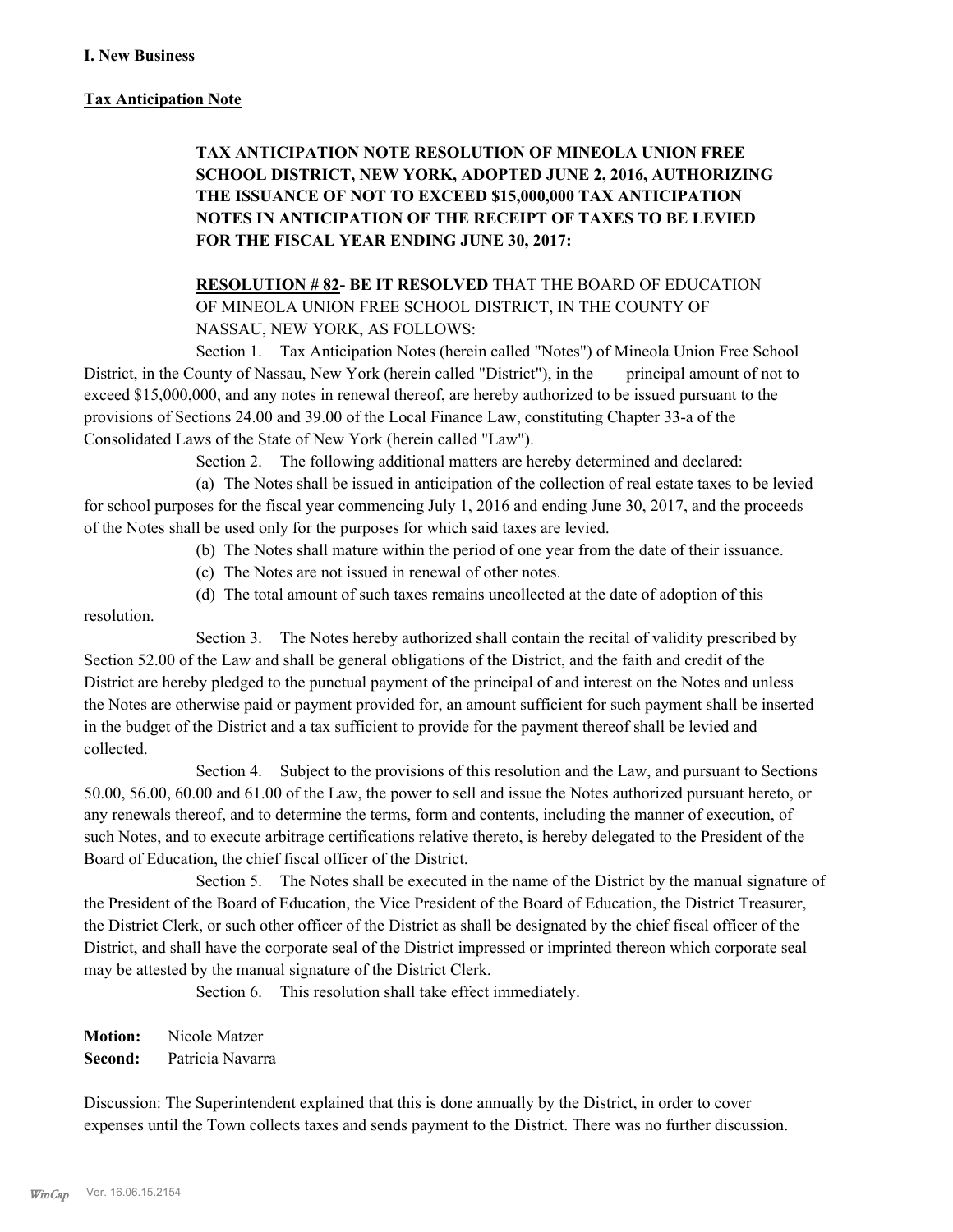Yes: Brian Widman **No:** None Margaret Ballantyne Nicole Matzer Patricia Navarra Christine Napolitano

**Passed:** Yes

#### **Approval of Participation in Cooperative Purchasing Network (TCPN)**

**RESOLUTION # 83 - WHEREAS** New York General Municipal Law requires a resolution authorizing the use of a Best Value Award methodology, in the competitive bidding process, for purchase contracts which may be awarded on the basis of low bid or best value, as authorized by General Municipal Law Section 103; and

**WHEREAS** a number of public agencies have registered with the Cooperative Purchasing Network (TCPN) in order to solicit proposals for the purchase of various commodities and/or services made available through TCPN; and

**WHEREAS** the Board of Education of the Mineola Public Schools wishes to participate in the purchase of various commodities and/or services as authorized by and in accordance with the Education Law, the General Municipal Law and Board Policy; and

**WHEREAS** the Board of Education has been presented a proposed Interlocal Agreement by and between the Region 4 Education Service Center, lead agency for TCPN and Board has found such agreement to be acceptable and in the best interests of the school district and the school community;

**NOW THEREFORE BE IT RESOLVED THAT** the terms and conditions of the agreement having been reviewed by the Board of Trustees of the Mineola Public Schools and found to be acceptable and in the best interests of the school district and the school community are hereby approved; and

**BE IT FURTHER RESOLVED THAT** the Mineola Public Schools designates the Assistant Superintendent for Finance and Operations to act on the district's behalf in matters relating to TCPN; and

**BE IT FURTHER RESOLVED THAT** the Board of Education authorizes the School District to register as a member of TCPN and participate in the contracts awarded for Nickerson Corp. R5197, provided such contract is deemed by the School District to be in its best interest, provide the lowest cost or best value to the District, and otherwise comply with the relevant provisions of New York Education Law and General Municipal Law and Board Policy.

**Motion:** Margaret Ballantyne **Second:** Brian Widman

Discussion: The Superintendent explained that entering this purchasing cooperative expands the District's options for finding bids from national organizations and getting better prices. There was no additional discussion.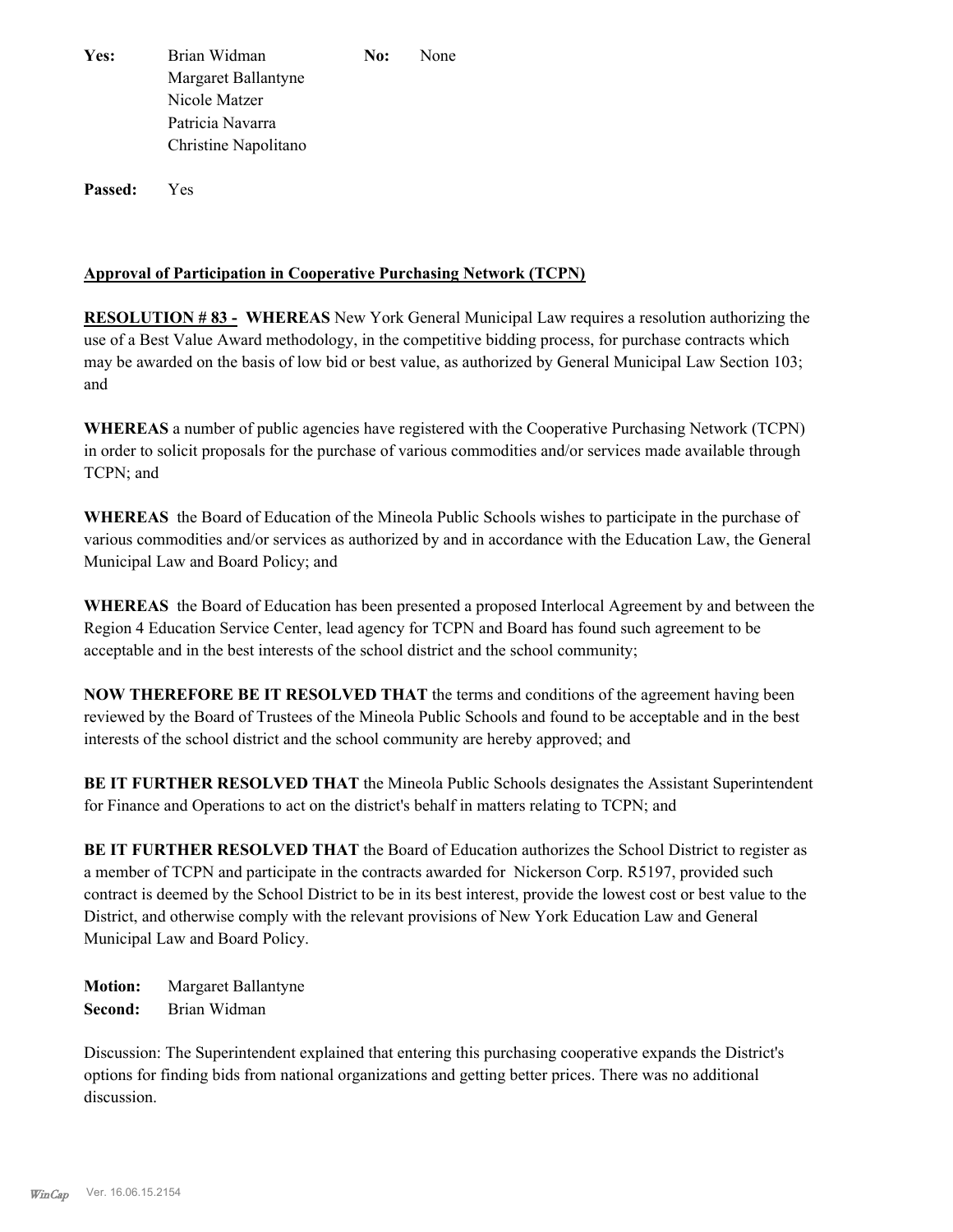| Yes: | Brian Widman         | No: | <b>None</b> |
|------|----------------------|-----|-------------|
|      | Margaret Ballantyne  |     |             |
|      | Nicole Matzer        |     |             |
|      | Patricia Navarra     |     |             |
|      | Christine Napolitano |     |             |

**Passed:** Yes

#### **Award Contract- Nickerson Corp**

**RESOLUTION # 84 - BE IT RESOLVED** that the Board of Education of the Mineola UFSD awards the purchase and installation of High School lockers to Nickerson Corp in accordance with National IPA/TCPN best value method of purchasing. The best value method of purchasing complies with Mineola School Board Policy # 5410. The National IPA/TCPM contract number awarded to Nickerson is R5197. The total price to be awarded for the purchase and installation not to exceed \$250,000.

**Motion:** Patricia Navarra **Second:** Nicole Matzer

Discussion: This resolution is to award the contract to purchase the lockers at the High School; in anticipation of installing them this summer.

| Yes: | Brian Widman         | No: | None |
|------|----------------------|-----|------|
|      | Margaret Ballantyne  |     |      |
|      | Nicole Matzer        |     |      |
|      | Patricia Navarra     |     |      |
|      | Christine Napolitano |     |      |
|      |                      |     |      |

**Passed:** Yes

#### **BOCES Technology Agreement**

#### **RESOLUTION # 85 - BE IT RESOLVED THAT** THE BOARD OF EDUCATION OF THE MINEOLA UFSD APPROVES THE AGREEMENT BETWEEN MINEOLA SCHOOL DISTRICT AND BOARD OF COOPERATIVE EDUCATIONAL SERVICES (PROJECT# 19-568567 DATED 6/2/16) TO FIND THAT:

- i. the use of the Equipment and the District's participation in the Administrative and Instructional project is essential to the District's proper, efficient and economic operation of its education program to be supported by the Equipment, and is necessary to maintain the District's educational program; and that
- ii. the expenses arising under this Agreement constitute expenses necessary for providing educational services and the transaction is in the best financial interests of the School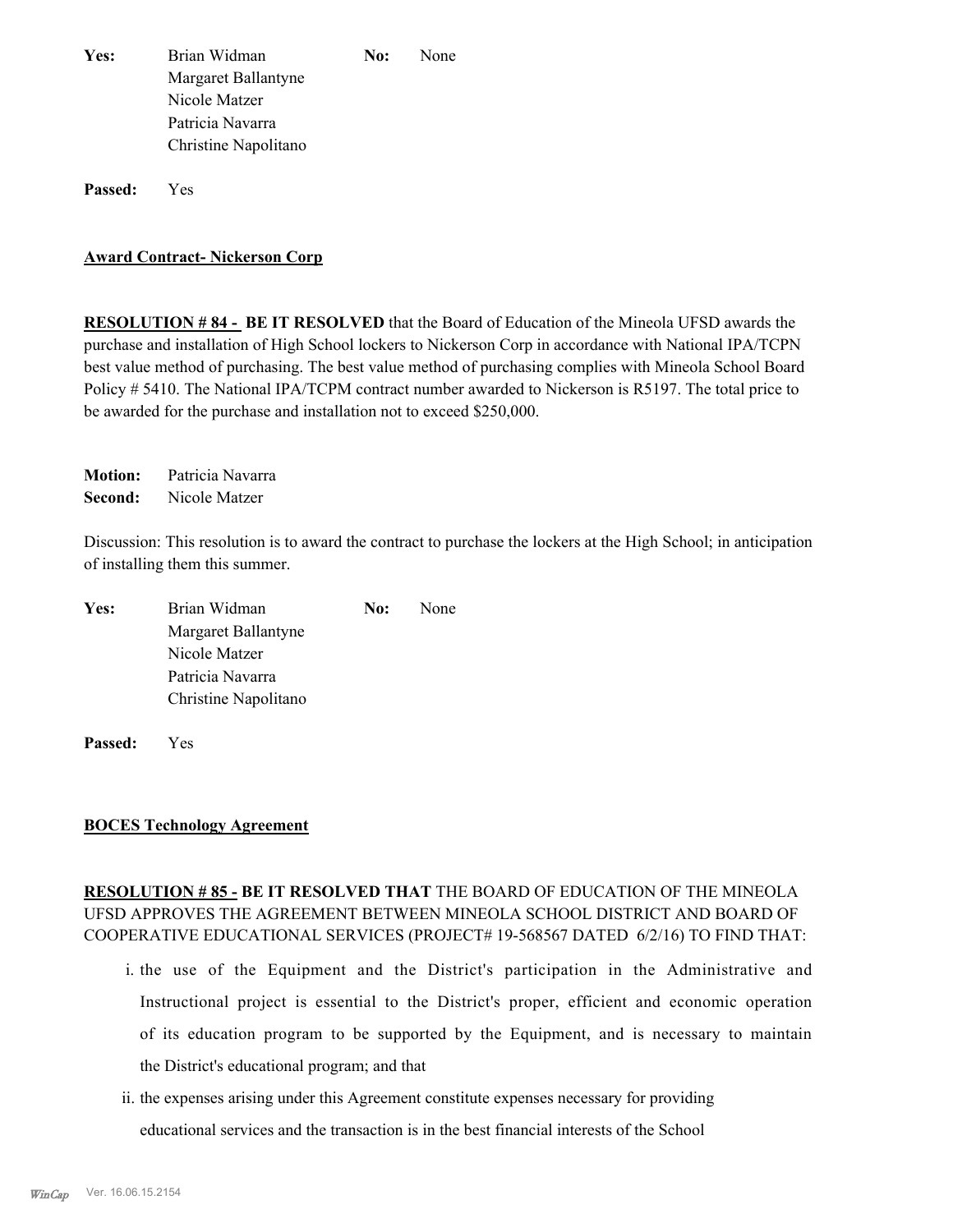District because it enables the District to utilize the equipment in a cost effective and economic manner.

 AND TO APPROVE AN ASSIGNMENT OF CO-SER AGREEMENT BETWEEN THE MINEOLA SCHOOL DISTRICT AND THE BOARD OF COOPERATIVE EDUCATIONAL SERVICES OF NASSAU COUNTY ARISING UNDER THE AGREEMENT FOR TECHNOLOGY PROGRAM PROJECT # 19-568567 TO REPLACE OBSOLETE COMPUTER EQUIPMENT at:

Hampton Street School 10 Hampton Street, Mineola, NY 11501 Jackson Avenue School 300 Jackson Avenue, Mineola, NY 11501 Meadow Drive School 25 Meadow Drive, Albertson, NY 11507 Mineola Middle School 200 Emory Road, Mineola, NY, 11501 Mineola High School 10 Armstrong Road, Garden City Park, NY 11040 Willis Avenue School 121 Jackson Avenue, Mineola, NY 11501 Mineola Administration 121 Jackson Avenue, Mineola, NY 11501

## AND TO AUTHORIZE THE BOARD PRESIDENT TO SIGN THE APPROPRIATE ASSIGNMENT AND SUCH OTHER DOCUMENTS AND AGREEMENTS AS MAY BE NECESSARY TO EFFECT THE TRANSACTION SUBJECT TO LEGAL COUNSEL REVIEW.

**Motion:** Nicole Matzer **Second:** Brian Widman

Discussion: The Superintendent explained that this is part 2 of the BOCES agreement and focuses mainly on infrastructure and chrome books.

| Yes: | Brian Widman         | No: | None |
|------|----------------------|-----|------|
|      | Margaret Ballantyne  |     |      |
|      | Nicole Matzer        |     |      |
|      | Patricia Navarra     |     |      |
|      | Christine Napolitano |     |      |
|      |                      |     |      |

**Passed:** Yes

#### **First Reading of Revised Board Policies**

**RESOLUTION # 86 - BE IT RESOLVED** that the Board of Education of the Mineola UFSD waives the first formal reading of the following Revised Board Policies due to their availability on the information table:

Policy # 7521- Students With Life-Threatening Health conditions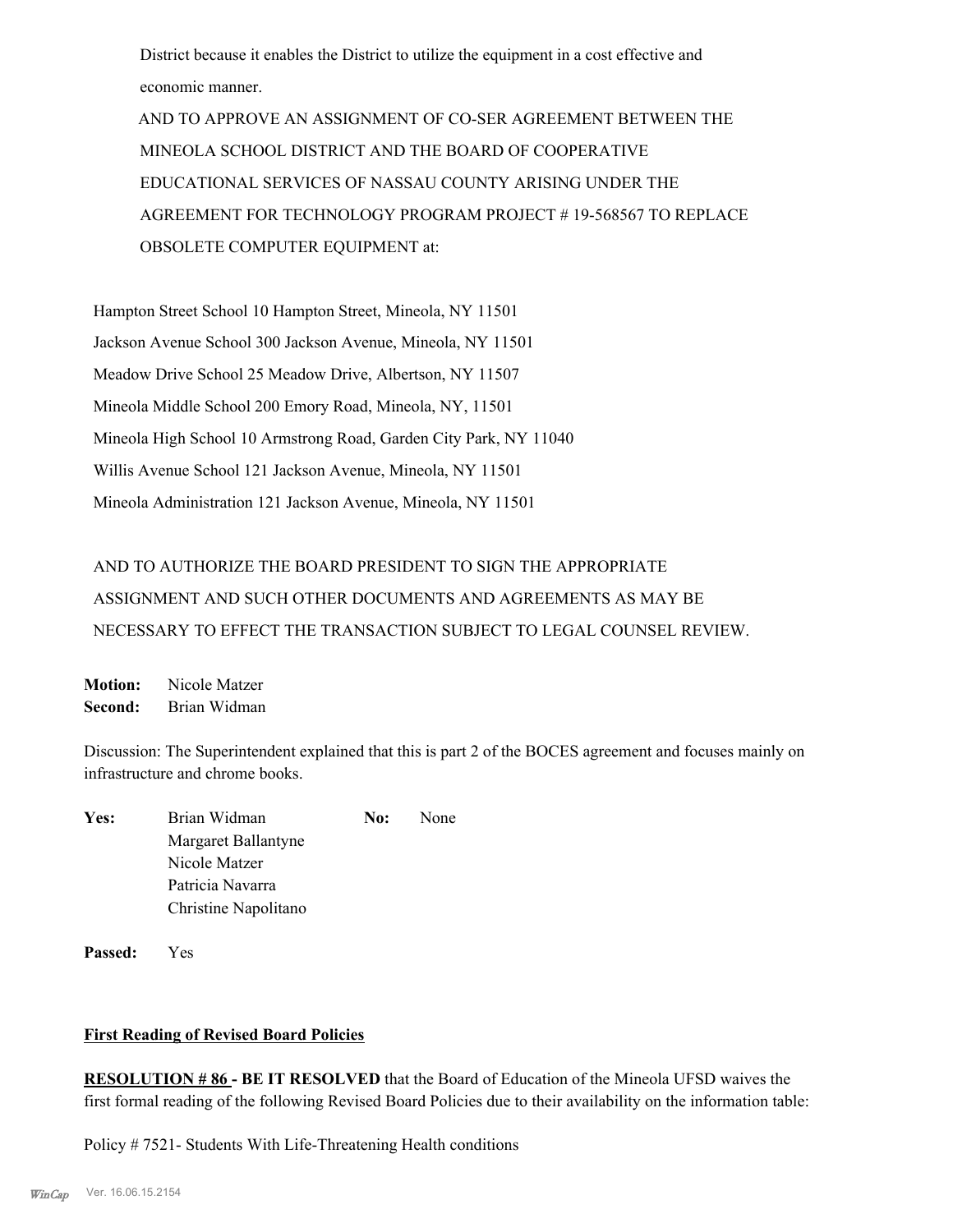Policy # 8260- Title I Parent Involvement

**Motion:** Margaret Ballantyne

**Second:** Patricia Navarra

Discussion: The Superintendent reported that these are the last two policies that need revision for the school year.

| Yes: | Brian Widman         | No: | None |
|------|----------------------|-----|------|
|      | Margaret Ballantyne  |     |      |
|      | Nicole Matzer        |     |      |
|      | Patricia Navarra     |     |      |
|      | Christine Napolitano |     |      |

**Passed:** Yes

#### **First Reading of Board Regulations**

**RESOLUTION # 87 - BE IT RESOLVED** that the Board of Education of the Mineola UFSD waives the first formal reading of the following Board Regulations due to their availability on the information table:

Regulation # 3280R- Public Use of School Facilities Regulation Regulation # 5411R- Procurement Guidelines Regulation # 7521R- Opioid Overdose Prevention Regulation

**Motion:** Nicole Matzer **Second:** Patricia Navarra

Discussion: The Superintendent explained that after adopting some policies, it is necessary to set up a set of regulations or guidelines. He added that  $\# 3280 \text{ R}$  is for the use of school fields and  $\# 5411 \text{ R}$  is in response to the State Audit.

| Yes: | Brian Widman         | No: | None |
|------|----------------------|-----|------|
|      | Margaret Ballantyne  |     |      |
|      | Nicole Matzer        |     |      |
|      | Patricia Navarra     |     |      |
|      | Christine Napolitano |     |      |
|      |                      |     |      |

**Passed:** Yes

#### **J. Consensus Agenda**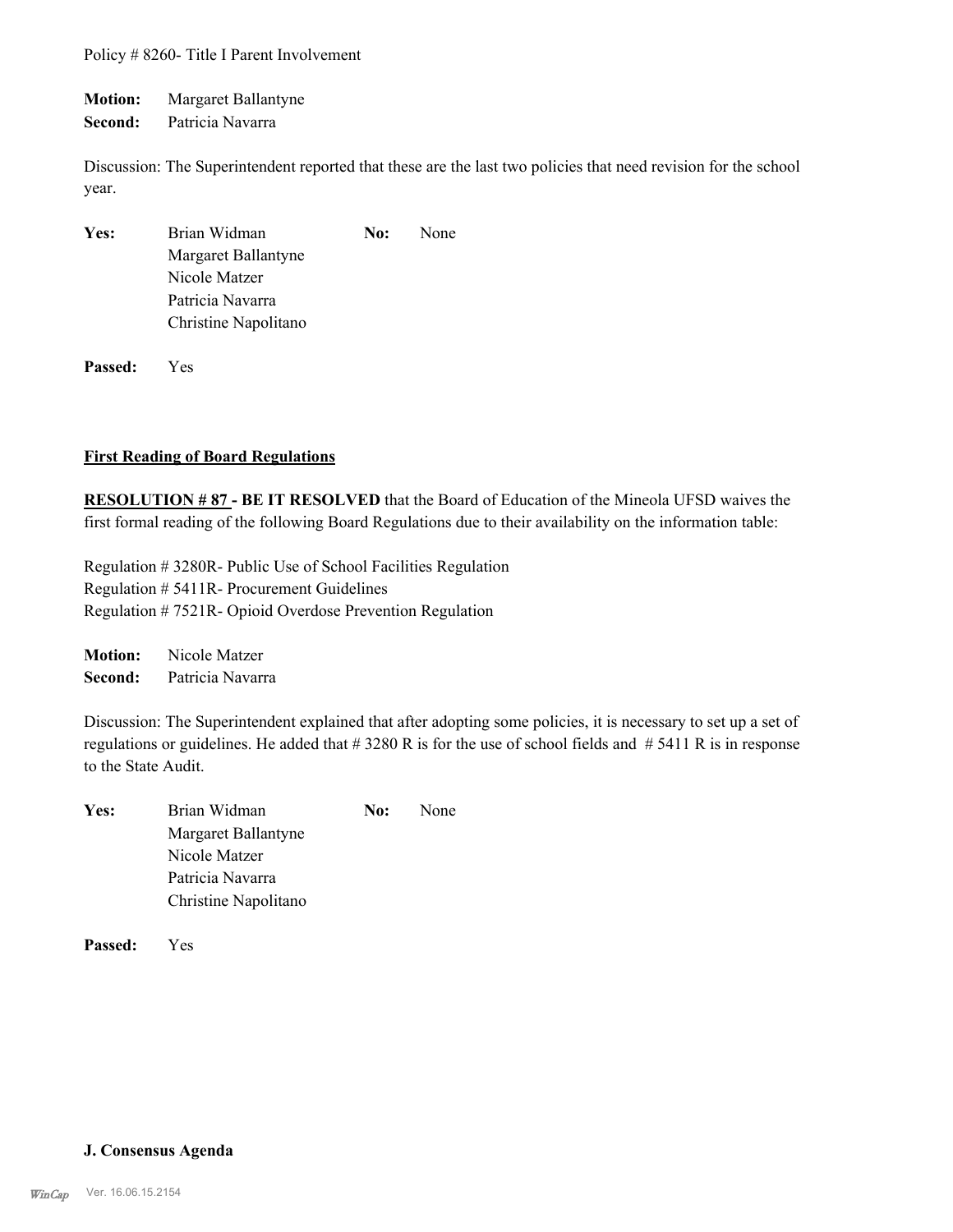**RESOLUTION # 88- BE IT RESOLVED** that the Board of Education approves the consensus agenda items J.1.a. through J.4.a, as presented.

**Motion:** Nicole Matzer **Second:** Patricia Navarra

Ms. Napolitano stated that there is an item to be added to the Consensus Agenda J.5.a.-Disposal of District Property. She asked for a motion to amend the consensus agenda. Margaret Ballantyne made a motion and it was second by Nicole Matzer. The Board was polled and all were in favor of amending the consensus agenda; motion passed.

Ms. Napolitano stated that tonight we are joined by a large crowd due to the tenure presentations and before the Board votes on the Consensus Agenda there will be tenure presentations. Ms. Napolitano turned the meeting over to Dr. Nagler. He stated that tenure recognizes people's good work. Dr. Nagler compared tenure to a marriage; staff is hired and this begins a three year engagement and tenure is the wedding night. The hope is for a very long marriage.

Dr. Nagler introduced Mr. Gaven to speak about the first candidate for tenure- Cynthia Kopp. Mr. Gaven supervised Ms. Kopp for 4 years and described her as a dedicated teacher, who takes on a leadership role and always goes above and beyond what is expected of her. He stated that she is "lightning in a bottle" and he highly recommends her for tenure. Dr. Nagler stated that Ms. Kopp has had the longest "engagement" with Mineola". She is a fabulous teacher and it is his pleasure to recommend her for tenure.

Next, Dr. Nagler introduced Diane Anderson to speak about Roneldy Pingitore and Charyn Restituyo; both of whom teach in the Dual-Language program. Ms. Anderson stated that since she has only known Charyn and Roneldy since the beginning of this school year, she decided that she would speak to their students to get some imput as to why they are good teachers. Ms. Anderson prepared a banner of all of the children's words. The children spoke about all of the things they have learned and how much they like school because of these two teachers. Diane Anderson recommends both for tenure. Dr. Nagler stated that the success of the Dual Language program depended on having the right staff and these two teachers were the right people for the job. The program is working very well and many parents want their children to be in this program. He stated that Charyn and Roneldy should be very proud of their accomplishments and he recommends them both for tenure.

Dr. Whittney Smith spoke about Karin Weidlein and described her as an integral member of the school who truly exemplifies all aspects of the mission. Ms. Weidlein teaches Spanish 1,2 and 3. Dr. Smith added that she is enthusiastic, passionate and innovative. Karen Weidlein keeps her students actively engaged and is always available to her students. Dr. Smith recommends her with pleasure for tenure. Dr. Nagler stated that it had been a difficult decision to hire Karin as there were two quality candidates. The other candidate had more experience, but Mr Escobar, who was the Principal at the time, felt that there was something special about Ms. Weidlein. They offered her the job and Dr. Nagler stated that she made a name for herself very quickly at the High School. He happily recommends her for tenure.

The Superintendent stated that there are also two administrators up for tenure this evening. Dr. Nagler invited Matt Gaven to come up and speak about Andrew Casale, MS IL. Mr. Gaven stated that Andrew Casale oversees all math, science and technology issues at the Middle School. He spearheaded STEAM Night. Mr. Casale has digitized 80% of the curriculum and has a strong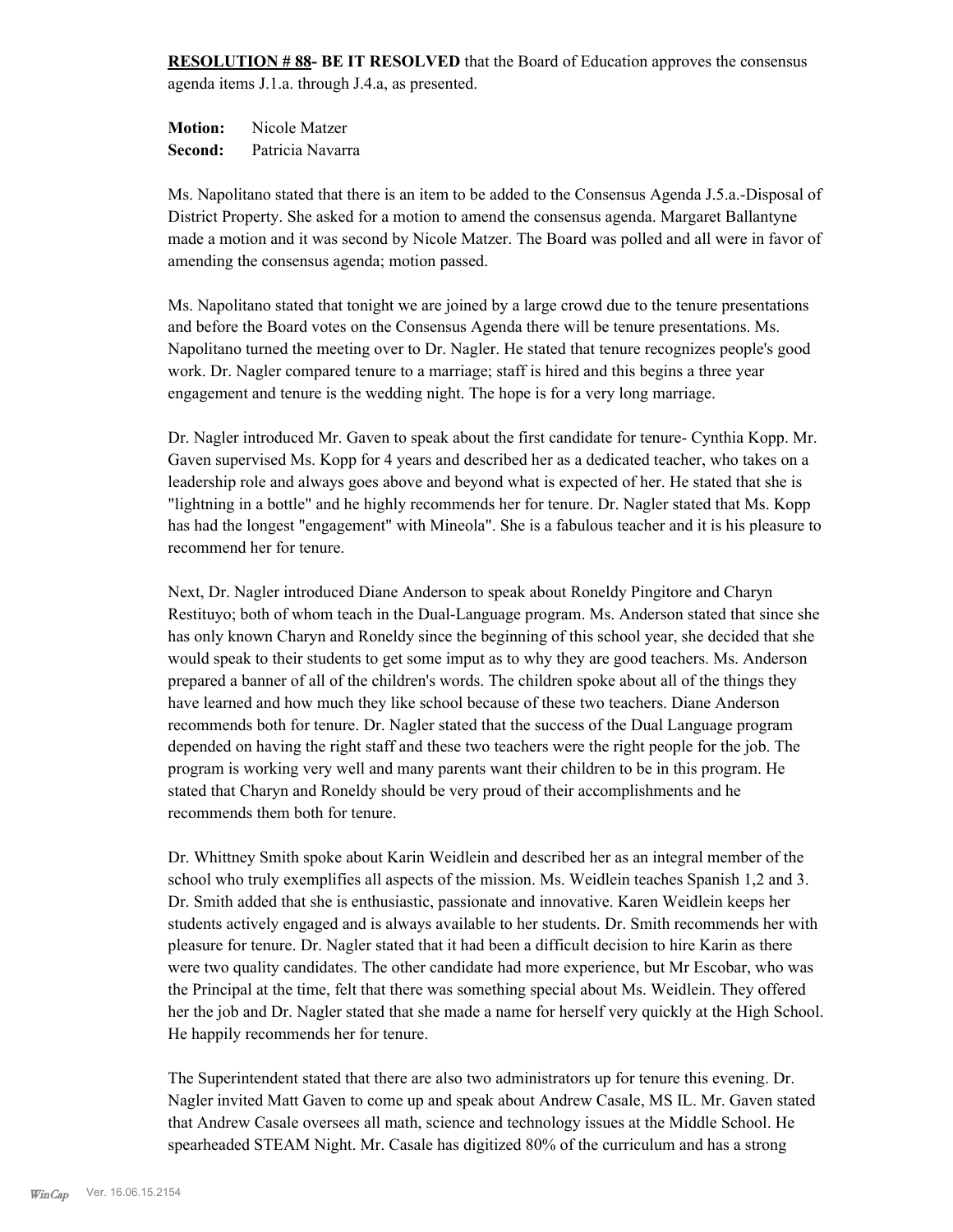relationship with students. Mr. Gaven strongly recommends Andrew Casale for tenure. Dr. Nagler stated that Andrew Casale has an unbelievable work ethic. Dr. Nagler is proud of all of the work that Mr. Casale has done. Dr. Nagler not only highly recommends him for tenure, but added that at the next meeting, Mr. Casale will be recommended for the position of Middle School principal.

The Superintendent invited Patricia Burns to speak about Janet Gonzalez, Jackson Avenue Principal. Ms. Burns spoke about both her first meeting with Ms. Gonzalez and when she applied here in 2013. Ms. Burns stated that Janet Gonzalez has met all goals put forth to her, including the Ipad initiative and the new science lab. She described Janet as an innovative educator who now runs an APPLE Distinguished School. Ms. Burns is proud to recommend Janet Gonzalez for tenure. Dr. Nagler stated that he first met Janet while teaching a course at St. John's and he looked for her when a principal was needed for Jackson Avenue. He described Janet as a fabulous, innovative person and a true leader. Dr. Nagler is proud to recommend Janet Gonzalez for tenure.

Christine Napolitano stated that the portfolios are now on the Ipads and the Board spent a great deal of time going through them. Ms. Napolitano commented that she was very impressed with their educational philosophies. One quote that stood out to Ms. Napolitano was "I teach as though my students can learn anything". Dr. Ballantyne thanked these tenure candidates for choosing Mineola and spending their career with our students. The Board voted on the amended consensus agenda and congratulated all of these individuals.

| Yes: | Brian Widman         | No: | None |
|------|----------------------|-----|------|
|      | Margaret Ballantyne  |     |      |
|      | Nicole Matzer        |     |      |
|      | Patricia Navarra     |     |      |
|      | Christine Napolitano |     |      |

**Passed:** Yes

\*There was a brief break in the meeting at this time (7:45pm) for congratulations and pictures.

#### 1. **Accepting of Minutes**

That the Board of Education accepts the minutes of the May 17, 2016 Special Meeting (Election Results) as presented. a.

#### 2. **Instruction**

- a. Appointments Instruction
- That the Board of Education approves the appointment of Laurie Melesh, to the position of Chairperson CSE/CPSE and Summer School Principal, effective July 1, 2016. Salary: MS IL, Step 2, \$131,182.00. Probationary Period: July 1, 2016 to June 30, 2020. 1.
- Appointment(s) Sub Teacher per diem b.

That the Board of Education accepts the following individual(s) as Per Diem Substitute Teacher(s) for the current school year, at a daily rate of \$100 days 0-10, \$110 days 11-20, \$120 days 21-30,  $$130$  day  $31+$ ; and retirees at a daily rate of  $$125.00$  per day,  $$130$  per day after 30 days.:

EMPLOYEE NAME EMPLOYEE CERTIFICATION 1. Cailin Giard SWD (Grades 1-6)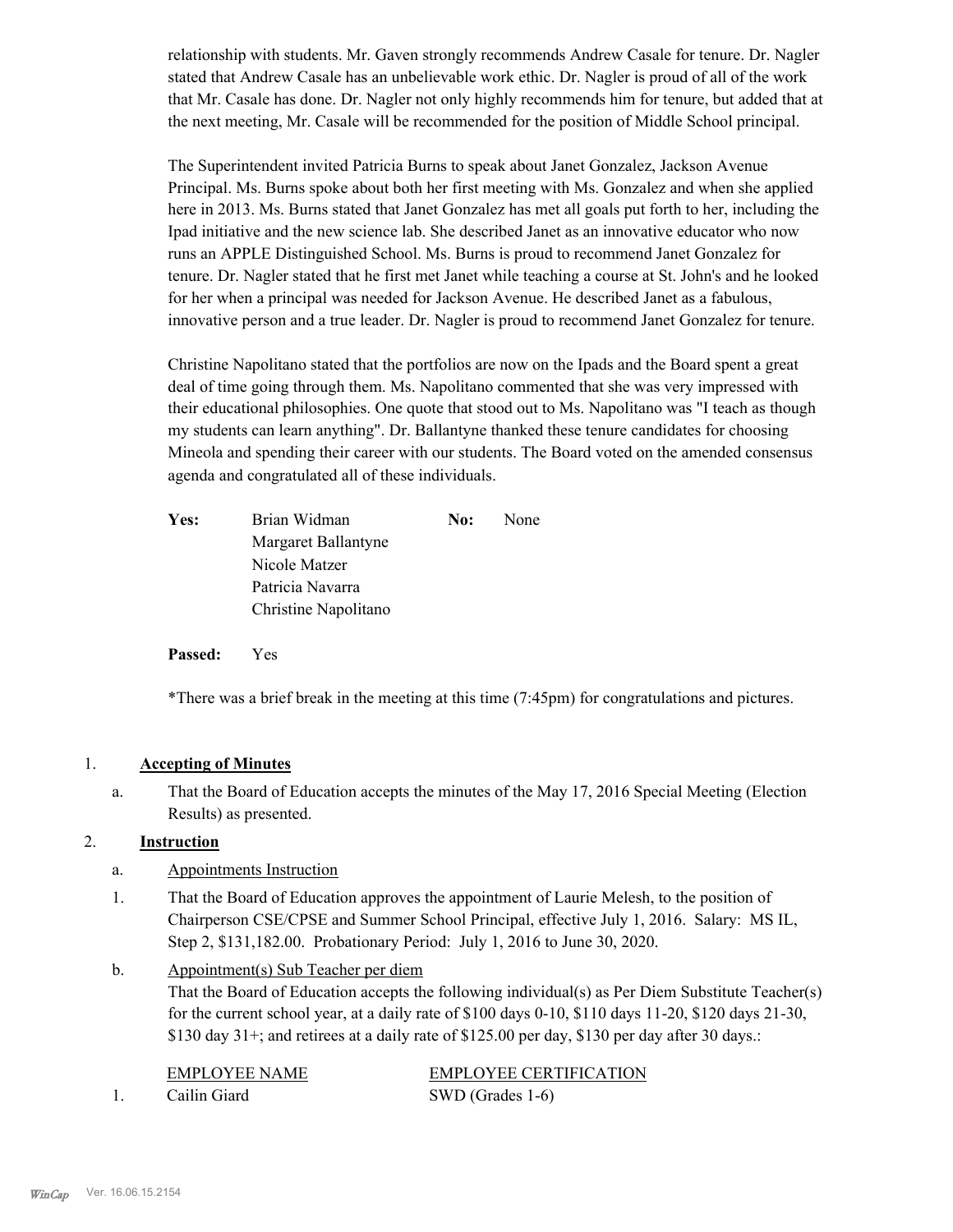#### Appointment(S) Tenure c.

That the Board of Education approve the recommendation of the Superintendent of Schools to appoint the following Teachers and/ or Administrators to tenure:

|                  | <b>EMPLOYEE</b>   | <b>TENURE AREA</b>         | <b>EFFECTIVE</b> | <b>SCHOOL</b>         |
|------------------|-------------------|----------------------------|------------------|-----------------------|
|                  | <b>NAME</b>       |                            | <b>DATE</b>      |                       |
| 1.               | Cynthia Kopp      | Elementary                 | 09/01/2016       | Middle School         |
| 2.               | Charyn Restituyo  | Elementary                 | 09/01/2016       | <b>Hampton Street</b> |
| 3.               | Karin Weidlein    | Foreign Language           | 09/01/2016       | High School           |
| $\overline{4}$ . | Janet Gonzalez    | Elementary<br>Principal    | 08/05/2016       | Jackson Avenue        |
| 5.               | Andrew Casale     | MS Instructional<br>Leader | 08/05/2016       | Middle School         |
| 6.               | Roneldy Pingitore | Elementary                 | 11/01/2016       | <b>Hampton Street</b> |

- d. Creation of New Instructional Position
- That the Board of Education approves the creation of the following positions: 1.
	- ~ Assistant Principal- Jackson Avenue School
	- ~ District Instructional Leader

## 3. **Civil Service**

- a. Appointments
- That the Board of Education approve the appointment of Travis Butler, to the position of 5 hour Bus Driver, effective June 1, 2016. Salary is \$21,819 on Step 1; probation is 26 weeks. 1.
- That the Board of Education approve the appointment of Joany Laurent to the position of 5 hour Bus Driver, effective June 1, 2016. Salary is \$21,819 on Step 1; probation is 26 weeks. 2.
- That the Board of Education approve the appointment of Francesca Hughes, to the position of part time Teacher Aide at Meadow Drive School, effective June 6, 2016. Salary is \$13.95 on Step 1. 3.
- That the Board of Education approve the appointment of Nancy McCarthy, part time Typist Clerk, to the position of 11 month Account Clerk, replacing Doris Lanning who is retiring, effective July 1, 2016. Salary will be \$46,571 on Step 2; probation is 26 weeks. 4.
- b. Resignation(s)
- That the Board of Education accept with regret, the resignation for the purpose of retirement, of William Miceli, part time Bus Attendant, effective June 30, 2016. 1.
- That the Board of Education accept with regret, the resignation for the purpose of retirement, of James Carlson, effective July 29, 2016. 2.
- That the Board of Education accept with regret, the resignation for the purpose of retirement, of Christine Pesce, 12 month Bus Driver, effective August 31, 2016. 3.
- c. Section 211
- That the Board of Education approves the amendment of the 211 Waivers granted at the 5/17/16 Business to reflect the following dates of work: a. James Gallagher- January 1, 2016 through December 31, 2017 b. Anthony Reid- January 1, 2014 through December 31, 2015 1.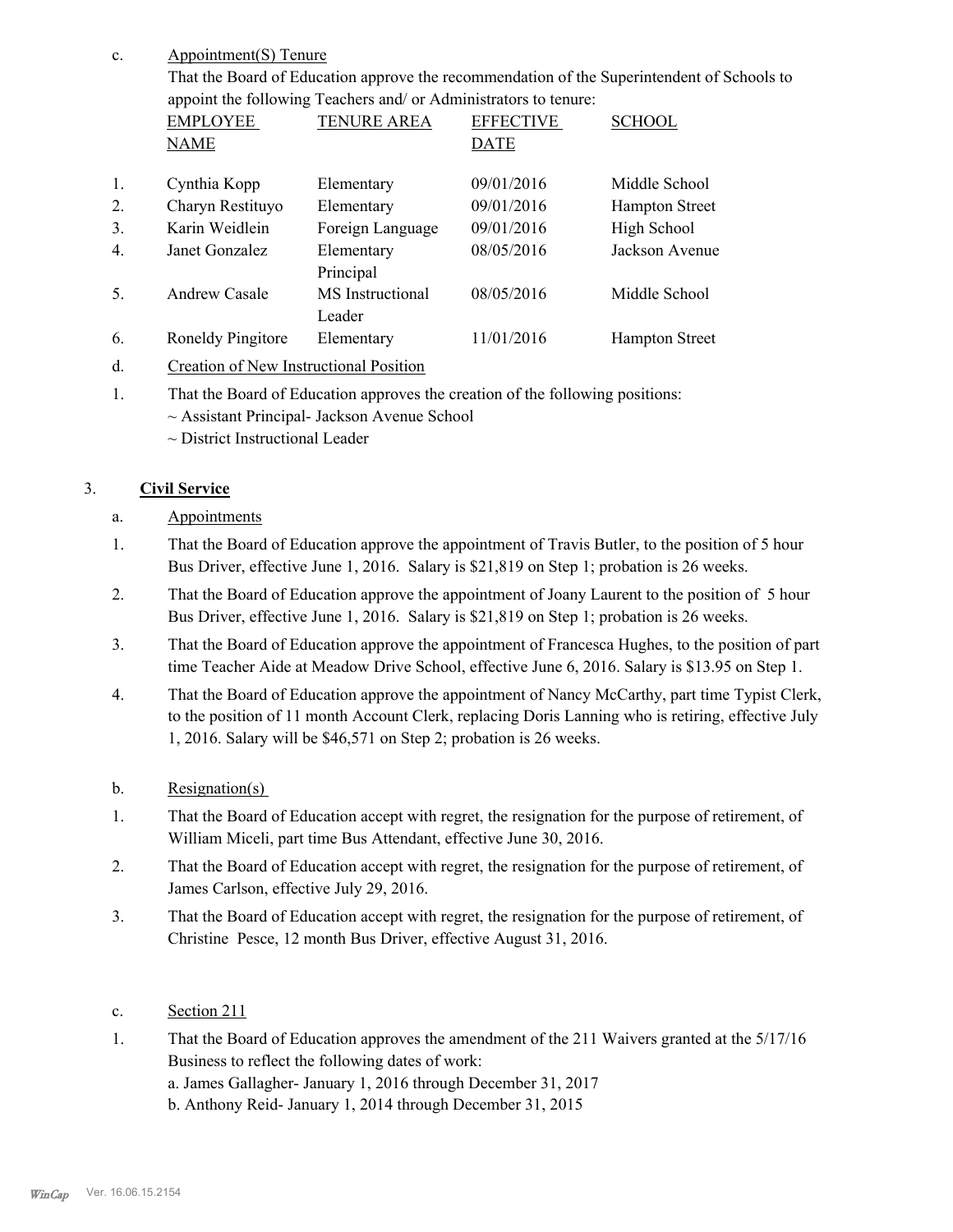- d. Civil Service: Other
- That the Board of Education approve a full time Summer Computer Aide position to work in the District beginning July 1, 2016. Salary would be at the current rate for employees hired according to the 2016/17 Teacher Aide Salary schedule. 1.

#### 4. **Business/Finance: Contract Approvals**

a. That the Board of Education approves the Health Contracts, providing health services for Mineola resident children attending non-public school, between the Mineola UFSD and the following school district for the 2015- 2016 school year:

- New Hyde Park- Garden City Park

#### **Walk-on item for the Consensus Agenda**

#### **5. Business/ Finance: Disposal of District Property**

- a. That the Board of Education approves the disposal of the following district property, according to Policy #5250, declaring them obsolete:
	- · 179 IPAD 2 (Serial numbers attached)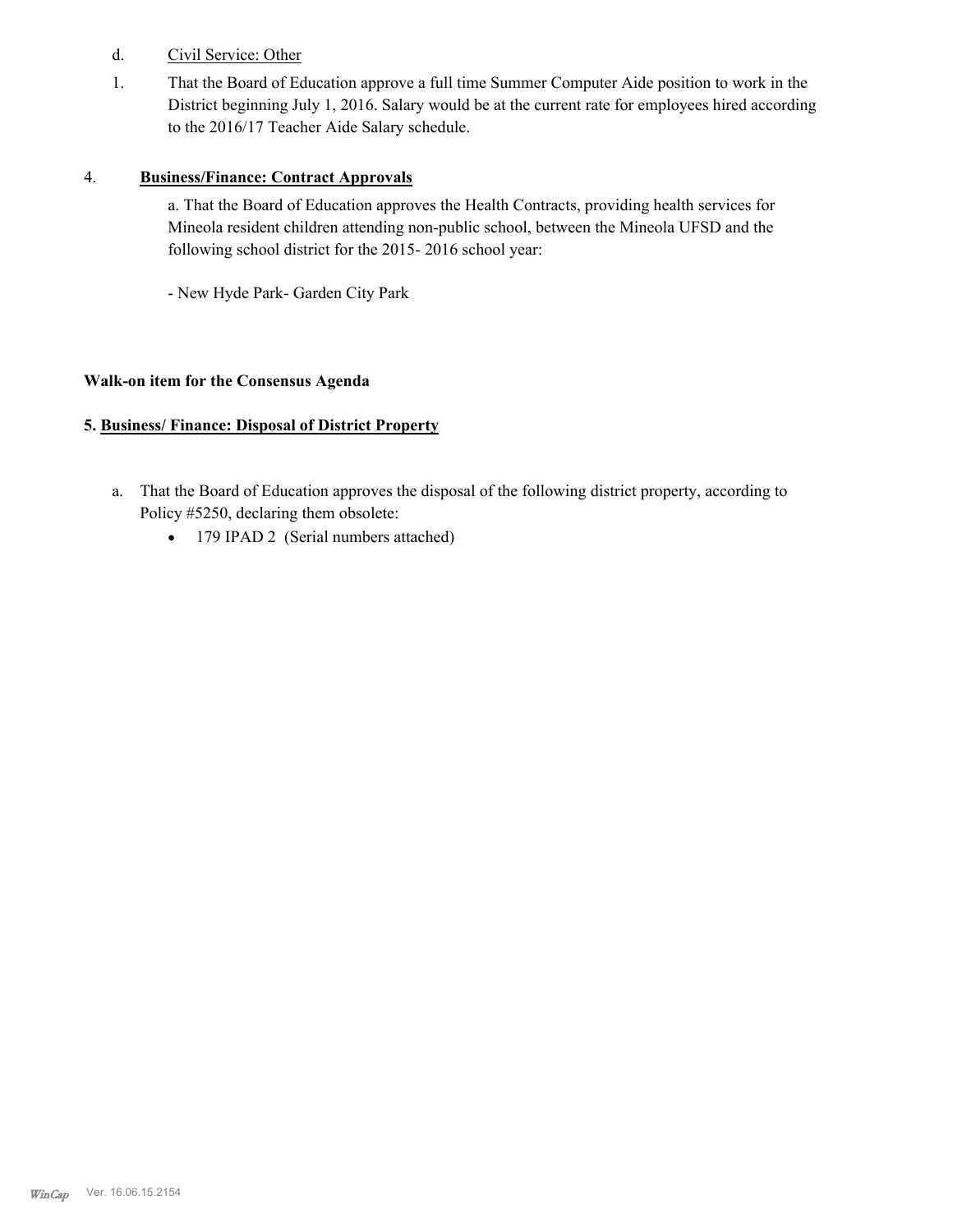#### **K. Superintendent's Report**

Superintendent of Schools' Reports for 6/2/16 Presentations:

1. Assessing the Mission- This presentation will take place at an upcoming meeting.

#### Superintendent Comments

\*\*Following the Board reports, Christine Napolitano stated that next year, Patricia Navarra will not be returning as Board Trustee and tonight will be her last meeting. Each of the Board members said a few words about Patricia Navarra. Brian Widman thanked Pat for her help and guidance and stated he would miss her knowledge and her sense of humor. Margaret Ballantyne thanked Pat for showing her the ropes and is proud to have served on the Board with her. Dr. Ballantyne read an excerpt from a poem for Ms. Navarra. She wished her well and thanked Pat. Nicole Matzer stated that although they didn't always agree, they always ended with laughter. Ms. Matzer wished Pat and her family all of the best. Christine Napolitano stated that she and Pat have known each other for a long time. They got to know each other during the time of reconfiguration, although they did not always agree. Ms. Napolitano stated that Pat loves the district and describes her as smart and fearless. Pat has a wonderful sense of humor. Christine Napolitano stated that they went through some stormy times together, but the sun is shining now as Pat leaves. Dr. Nagler stated that Pat played a big role in the in the District during the CCC days before she became a Board member. He added that Pat should take great pride in her volunteer role that has lead to great things for the children in the District. Dr. Nagler stated that Pat will truly be missed.

Patricia Navarra stated at times this Board fought like siblings but always worked together for the sake of what is best for the district. Pat stated that she truly loves public schools. Ms. Navarra added that it is the public that votes for the Board members and she thanked the public and all of the local businesses that support Mineola. Pat stated that she will miss everyone and is very happy that Cheryl will be joining the Board. Ms. Navarra stated that once she knew that Cheryl Lampasona was interested in running for the Board, it made her decision to not run much easier.

#### **L. Executive Session Time: 8:45 p.m.**

At 8:45 pm, a motion was made for the Board of Education to go into Executive Session to discuss negotiations.

| Motion: | Nicole Matzer        |     |      |
|---------|----------------------|-----|------|
| Second: | Brian Widman         |     |      |
| Yes:    | Brian Widman         | No: | None |
|         | Margaret Ballantyne  |     |      |
|         | Nicole Matzer        |     |      |
|         | Patricia Navarra     |     |      |
|         | Christine Napolitano |     |      |
|         |                      |     |      |

#### **Passed:** Yes